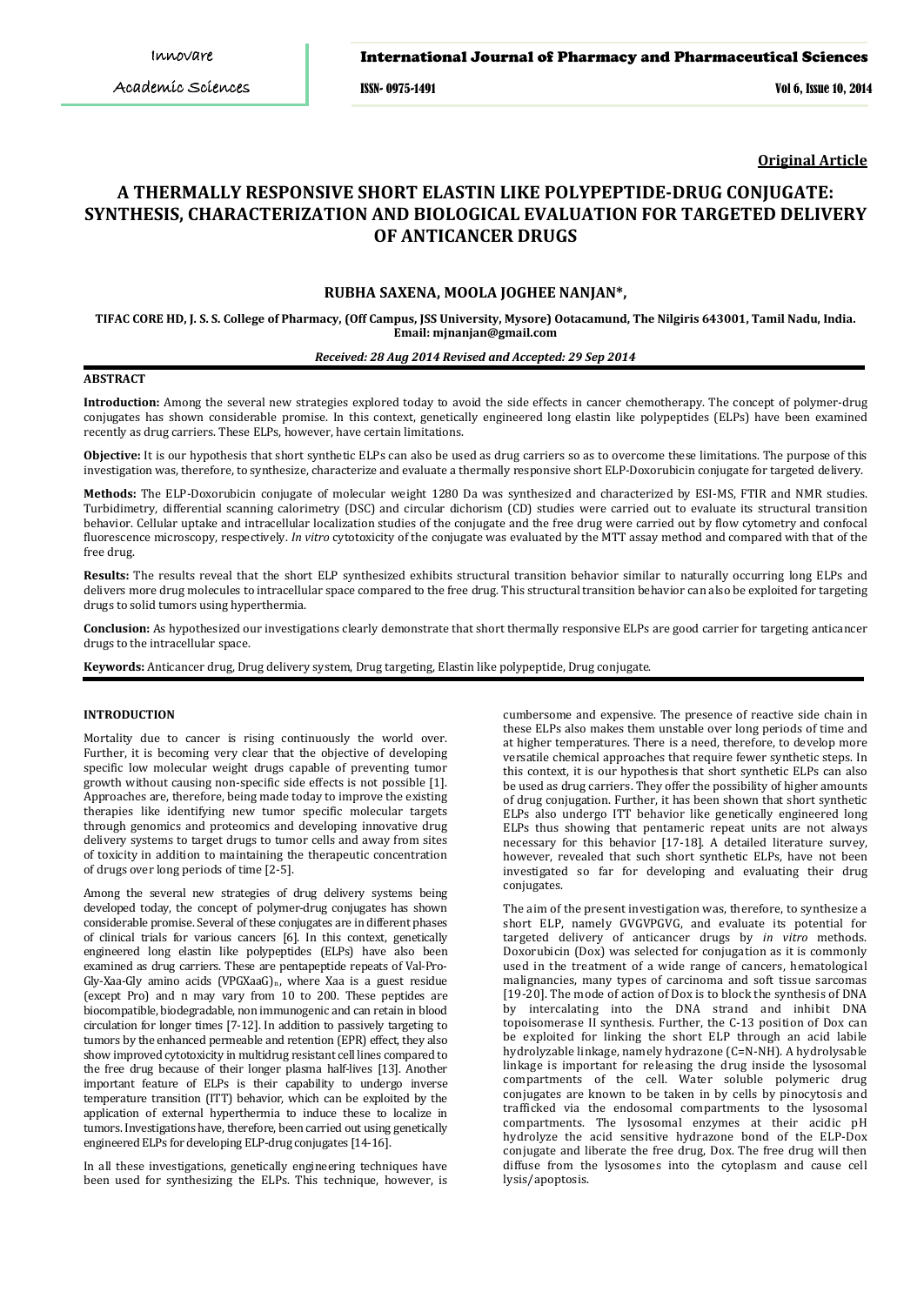# **MATERIALS AND METHODS**

Rink amide (amino methyl) polystyrene resin (loading capacity  $\sim$  1.0 mmol/g), Fmoc-Val, Fmoc-Gly and Fmoc-Pro-OH, succinic anhydride, triple distilled water, PBS and acetonitrile were procured from Fluka. Piperidine, HoBt, DIC, and diethyl ether were obtained from Spectrochem. Triisopropyl silane, 1-2 ethanedithiol, phenol, ninhydrin, trifluroacetic acid, anhydrous methanol, Fmoc hydrazide, Dox (>99%), Dulbecco's Minimum Essential Medium (DMEM), penicillin G, streptomycin, nystatin, dimethyl sulfoxide (DMSO), dihydroethidium (DHE), DMSO  $d_6$  were procured from Sigma Aldrich.

#### **General methods**

<sup>1</sup>H NMR and <sup>13</sup>C NMR spectra were recorded on Bruker 400 performance liquid chromatography (HPLC) was performed on [LC](http://www.google.co.in/url?q=http://www.ssi.shimadzu.com/products/product.cfm%3Fproduct%3Dlc2010ht&sa=U&ei=23U5UfrxEMaQrQebyYCACw&ved=0CB0QFjAA&usg=AFQjCNFjR3syWgZCotAy-DVXbutvQL8oNg)spectrometer. ESI-MS was performed on Micromass Q-TOF mass spectrometer electron spray ionization mode. IR spectra were recorded by FTIR model Thermo-iCAP 6000 Series. High

[2010HT -](http://www.google.co.in/url?q=http://www.ssi.shimadzu.com/products/product.cfm%3Fproduct%3Dlc2010ht&sa=U&ei=23U5UfrxEMaQrQebyYCACw&ved=0CB0QFjAA&usg=AFQjCNFjR3syWgZCotAy-DVXbutvQL8oNg) Shimadzu system, using aqueous acetonitrile solution containing 0.05% TFA as a mobile phase and C-18 column, 4.6X250 mm Kromasil C-18 column. Sample solution was eluted with a linear gradient of aqueous acetonitrile at a flow rate of 1 ml/min and detected by UV absorbance at the wavelength 220 nm. The HPLC purified samples were subjected to lyophilization to remove the excess solvent with the help of ALPHA 1-2 LD lyophilizer.

A short ELP, H-Gly<sub>4</sub>-Val<sub>3</sub>-Gly<sub>3</sub>-Val<sub>2</sub>-Pro<sub>1</sub>-Gly<sub>2</sub>-Val<sub>1</sub>-Gly<sub>1</sub>-NH<sub>2</sub>, was synthesized by Merrifield solid phase peptide synthetic technique using Fmoc chemistry on rink amide (amino methyl) polystyrene resin (loading capacity  $\sim$ 1.0 mmol/g) as shown in Scheme 1. The Fmoc group was deprotected from the last coupled amino acid, namely Gly4 using 20% piperidine solution. Succinic anhydride was then added to obtain the succinic anhydride derivative of the ELP. The Fmoc hydrazide was added to the succinic anhydride derivative to obtain the ELP-hydrazide. Cleavage of the peptides from the resin and their precipitation and purification by reverse phase HPLC were achieved by standard procedures [21].



**Scheme 1: Solid phase peptide synthesis of short ELP**

ELP-hydrazide was then coupled to Dox via the acid sensitive hydrolysable hydrazone linkage at the C-13 position of Dox as shown in Scheme 2. Dox (0.0017 mmol) and ELP-hydrazide (0.0051 mmol) were dissolved in anhydrous methanol. Trifluoroacetic acid was then added to catalyze the reaction. The reaction mixture was stirred at room temperature for 24 h while being protected from

light. After 24 h the reaction was complete. The solvent was then removed under vacuum at room temperature. The residue was mixed with a small amount of methanol and placed in ultrasonic bath for 5 min. Chilled diethyl ether was added slowly when a red solid product, ELP-Dox conjugate, precipitated. It was collected by centrifugation and dried under vacuum.



**Scheme 2: Solution phase coupling of Dox to the short ELP**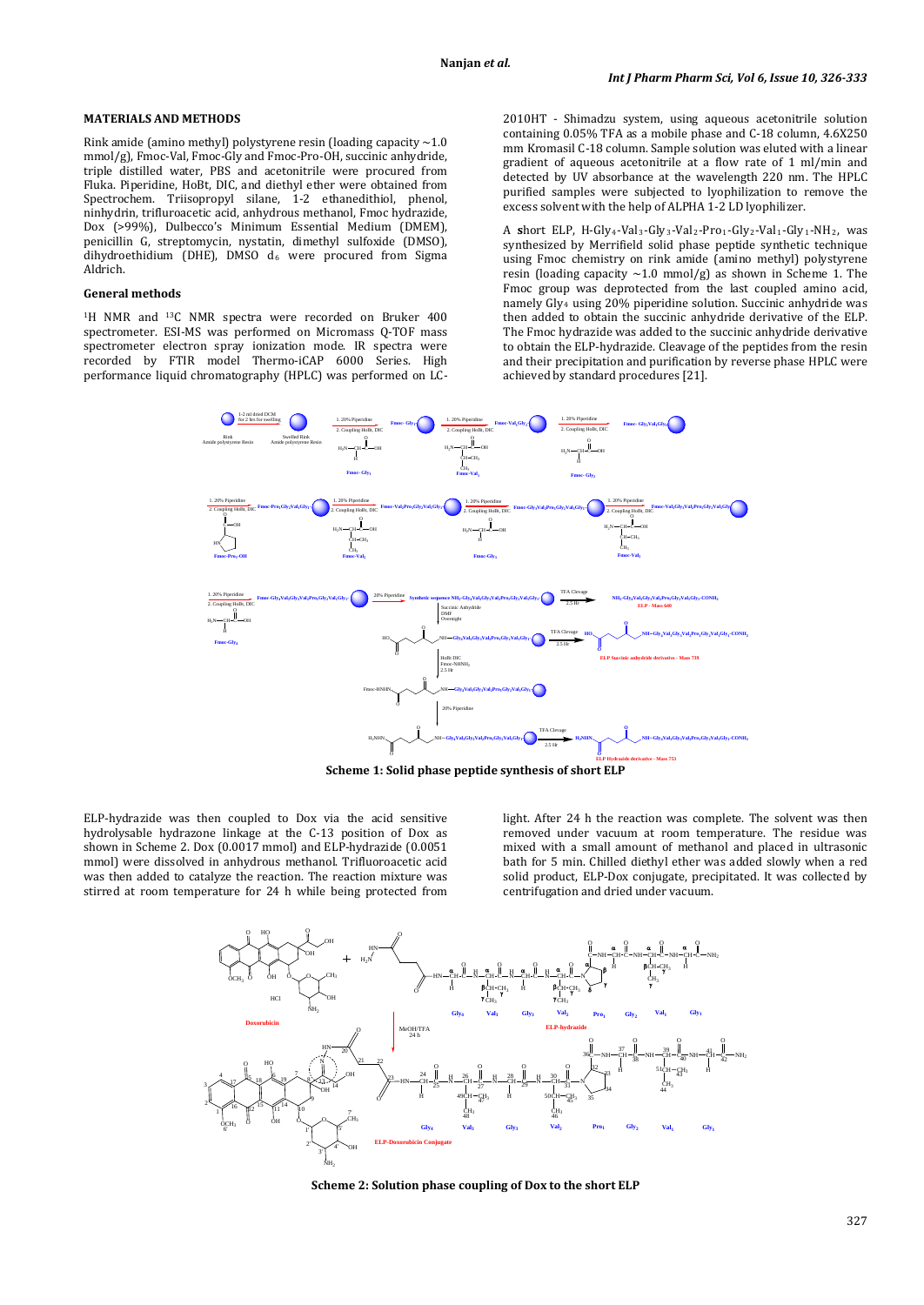Structural characterization of the ELP, its derivatives and the ELP-Dox conjugate was carried out by ESI-MS, FTIR, 1H NMR and [13]CNMR. The ITT of the short ELP was determined by measuring the optical turbidity of its aqueous solution as a function of temperature using Varion D spectrophotometer, Bio-Logic MOS-450/AF, equipped with multi cell thermoelectric temperature controller. The purified ELP was dissolved in PBS buffer (1 M, pH= 7.2) in the concentration range of 0.5-5 mg/ml. The turbidity profile was obtained by heating a 100 µm solutions of the ELP and measuring the transmission at 240 nm as a function of temperature at 20C/min heating scan rate.

The physical and structural transition behavior of the short ELP was assessed by DSC and CD. A quantity of 20  $\mu$ l (3.5 mg/ml) of the ELP solution in PBS (pH 7.2) was placed in a 40 µl aluminum pan of DSC (Mettler Toledo) and hermetically sealed. An equal volume of PBS (pH 7.2) was placed in the reference pan. The ELP was heated at a scanning rate of 2<sup>0</sup>C/min from 25<sup>0</sup>C to 180<sup>0</sup>C using calorimetric program consisting of a pre-equilibration phase at 20<sup>o</sup>C for 20 min. The CD spectrum of the ELP (100 µm) in PBS at 7.2 pH was recorded on JASCO J-710 spectropolarimeter under constant nitrogen flush. CD scans were performed at three different temperatures, allowing the sample to equilibrate at each temperature for 5 min under constant nitrogen flush. The cuvette temperature was measured with Peltier equipped thermometer. The scans were collected using a spectral acquisition spacing of 0.5 or 1.0 nm (with 2.0 nm bandwidth) with an integration time of one second from 190 up to 260 nm. Scans were processed on a computer and the average of 4 runs was taken.

The cerebral glioma cell lines (BMG-1; diploid, wild type p53) were cultured in Dulbecco's Minimum Essential Medium (DMEM) with 5% foetal bovine serum containing the antibiotics, penicillin (100 units/ml), streptomycin (50 units/ml) and nystatin (2 g/ml) in humidified 5% CO<sup>2</sup> incubator at 370 C for *in vitro* MTT cell viability assay, flow cytometry and confocal fluorescence microscopy studies.

The monolayer cell culture was trypsinized and the cell count adjusted to 5000 cells/200 µl/well. After 24 h, when a partial monolayer was formed, the supernatant was flicked off and the monolayer washed with the medium. Different concentrations of Dox and the ELP-Dox conjugate (5, 10, 20 50 100 μm each) were added to microtitre plates. The plates were then incubated at 37 0C for 3 days in 5% CO2 atmosphere. Microscopic examination was carried out and observations were noted every 24 h. The medium was discarded and 20 µl of MTT in PBS was added to each well. The plates were further incubated for 2 h while being protected from light at room temperature to solubilize the formazan formed. The absorbance was measured using a microplate reader at the wavelength of 540 nm. The percentage growth inhibition was calculated using formula,

| $%$ Growth Inhibition = 100 - | /Mean OD of individual test group | X100 |
|-------------------------------|-----------------------------------|------|
|                               | Mean OD of control group          |      |

OD is the optical density measured at 540 nm. The experiment was performed twice.

Flow cytometry was performed to quantify the relative fluorescence intensity of Dox and the ELP-Dox conjugate using various detectors. In order to check the membrane integrity of BMG-1 (diploid, wild type  $p53$ ) cells,  $\sim$ 10<sup>6</sup> cells at log phase were mixed separately with the free drug, Dox and the ELP-Dox conjugate (100 µm) and incubated at 37<sup>o</sup>C for 24 h with constant shaking. The cells were collected, washed twice with PBS in a petridish (5X10<sup>6</sup>cells/dish) and resuspended in PBS for flow cytometric analysis under FACS LSR II flow cytometer. Fluorescence intensity of each cell was recorded and processed to obtain the histogram describing the distribution of the relative fluorescence unit (RFU) amongst the live cells. The free drug and the ELP-Dox conjugate treated cell groups along with the control group were analyzed. A gate corresponding to control cells was assigned based on the forward-scatter/side-scatter plot.

In order to demonstrate the intracellular distribution of the fluorescent Dox and the ELP-Dox conjugate, BMG-1 cells were first grown on sterile glass cover slips in petridish (5X10 6cells/dish). After 24 h, the cells were washed with serum free medium, treated separately with 100 µm of Dox and the ELP-Dox conjugate (prepared in DMEM serum free medium prior to use) and incubated at 370 C. At the end of the treatment, the cells were washed with PBS and examined under confocal fluorescence microscope and the images were captured using 40X objective.

## **RESULTS AND DISCUSSION**

A thermally responsive short ELP was synthesized using solid phase peptide synthesis. Dox was successfully conjugated to the ELP via the hydrazone linkage at the C-13 position of Dox as outlined in Schemes 1 and 2.

The ESI-MS mass spectra showed molecular ion peak at m/z 640.04 Da, 740.5 Da, 754.9 Da and 1280.4 Da consistent with the molecular formula C 28H48N8O9, C32H53N9O11[M+1H], C32H55N11O10[M+1H] and  $C_{59}H_{82}N_{12}O_{20}[M+1H]$  for ELP, ELP succinic anhydride, ELPhydrazide and ELP-Dox conjugate, respectively (Table 1).

#### **Table 1: Molecular weights estimated by ESI-MS**

| Sample                  | <b>Molecular Formula</b>                                 | <b>Expected Molecular</b><br>Mass [M] (Dalton) | <b>Observed Molecular</b><br><b>Mass (Dalton)</b> |
|-------------------------|----------------------------------------------------------|------------------------------------------------|---------------------------------------------------|
| ELP                     | $C_{28}H_{48}N_8O_9$                                     | 640.73 Da                                      | 640.2 Da [M+1H]                                   |
| ELP-succcinic anhydride | $C_{32}H_{53}N_{9}O_{11}$                                | 739.82 Da                                      | 740.5 Da [M+1H]                                   |
| ELP-hydrazide           | $C_{32}H_{55}N_{11}O_{10}$                               | 753.85 Da                                      | 754.9 Da [M+1H]                                   |
| ELP-Dox conjugate       | $C_{59}$ H <sub>82</sub> N <sub>12</sub> O <sub>20</sub> | 1279.35 Da                                     | 1280.4 Da $[M+1H]$                                |

The series of characteristic IR bands obtained in FTIR spectra for Dox, ELP, ELP-hydrazide and ELP-Dox conjugate are summarized in Table 2. The data reveal a new band at 1653 cm-1for the ELP-Dox conjugate that may be assigned to the stretching (υ C=N) vibrations which corresponds to the disappearance of Dox alkyl carbonyl group (C-13) and the formation of the drug conjugate with the new C=N linkage (Fig. 1).

| Table 2: Assignment of FTIR spectral peaks for ELP-Dox conjugate |  |
|------------------------------------------------------------------|--|
|------------------------------------------------------------------|--|

| IR Bands $cm-1$ | <b>Description</b> |
|-----------------|--------------------|
| 3402            | $v(N-H)$           |
| 3326            | $v(H-0)$           |
| 2923            | $v$ (C-H)          |
| 1653            | $v(C=N)$           |
| 1420            | $v(C-N)$           |
| 1281            | υ (C-O-C)          |
| 1019            | $v(C-C)$           |
|                 |                    |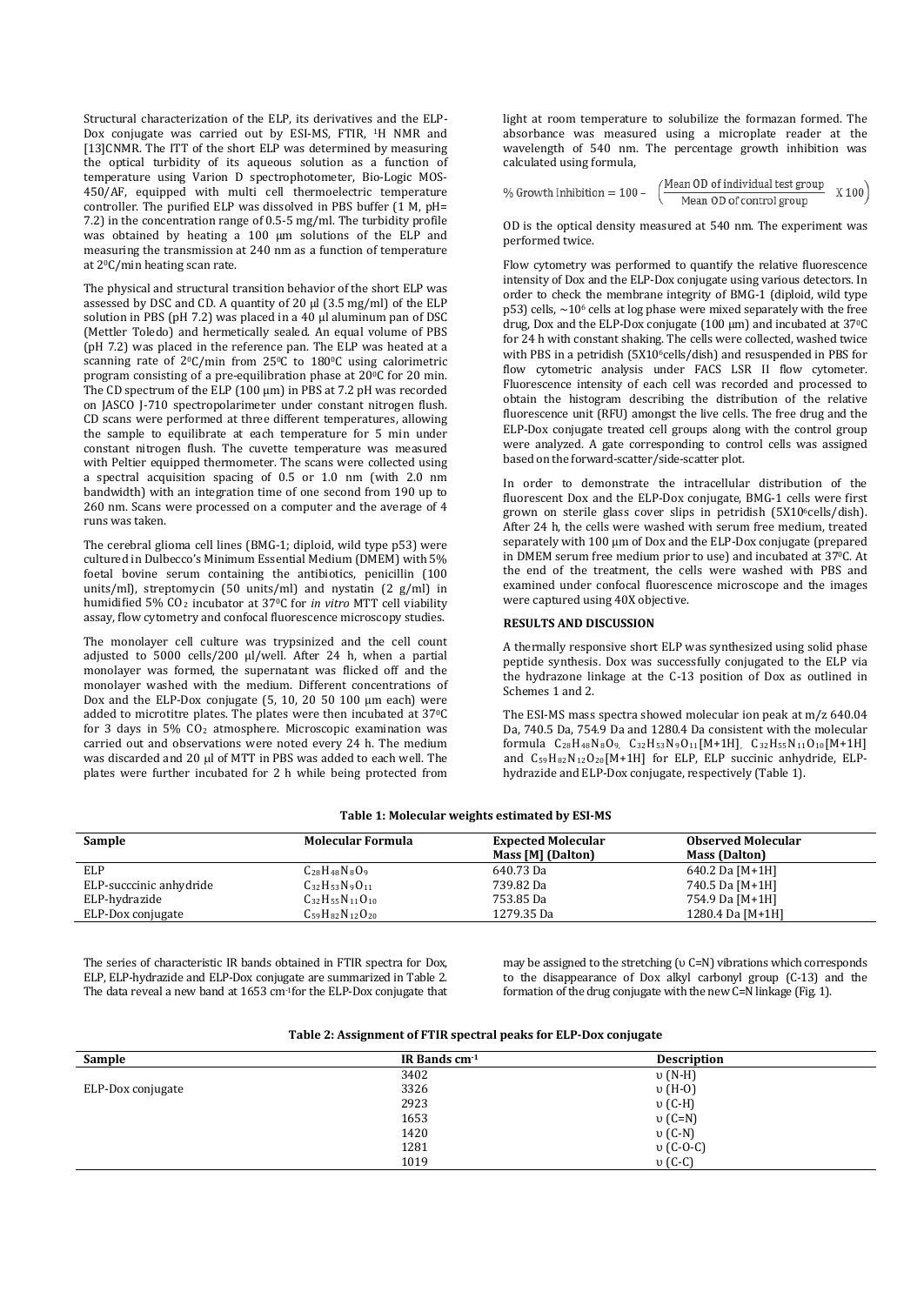

**Fig. 1: FTIR spectra for ELP-Dox conjugate**

The 1HNMR data obtained are good in agreement for the structure of ELP-Dox conjugate: δ = 3.71 (d, J=8 Hz, 1H, Gly<sub>4</sub> - α - CH<sub>a</sub>), 3.67 (d, J=8 Hz, 1H, Gly<sub>4</sub> - α - CH<sub>b</sub>), 8.22 (t, J=4 Hz, 1H, Gly<sub>4</sub> - α - NH), 0.80 (d, J=7.5 Hz, 3H, Val<sub>3</sub> - γ - CH<sub>3a</sub>), 0.82 (d, J=7.5 Hz, 3H, Val<sub>3</sub> - γ - CH<sub>3b</sub>), 1.95 (m, 1H, Val3 - β - CH), 4.28 (dd, J=8 Hz, 1H, Val3 - α - CH), 8.21 (d, J=4 Hz, 1H, Val<sub>3</sub> - α - NH), 3.67 (d, J=8 Hz, 1H, Gly<sub>3</sub> - α - CH<sub>a</sub>), 3.65 (d, J=8 Hz, 1H, Gly<sub>3</sub> - α - CH<sub>b</sub>), 8.20 (t, J=4 Hz, 1H, Gly<sub>3</sub> - α - NH), 0.83 (d, J=7.5 Hz, 3H, Val<sub>2</sub> -  $\gamma$  - CH<sub>3a</sub>), 0.84 (d, J=7.5 Hz, 3H, Val<sub>2</sub> -  $\gamma$  -CH3b),), 1.94 (m, 1H, Val2 - β - CH), 4.28 (dd, J=8 Hz, 1H, Val2 - α - CH), 7.91 (d, J=8 Hz, 1H, Val<sub>2</sub> - α - NH), 4.13 (bt, J=8 Hz, 1H, Pro<sub>1</sub> - α -CH), 1.94 (m, 2H, Pro1 - β - CH2), 1.88 (m, 2H, Pro1 - γ - CH2), 3.72 (t, J=8 Hz, 2H, Pro1 - δ - CH2), 3.67 (d, J=8 Hz, 1H, Gly2 - α - CHa), 3.65

(d, J=8 Hz, 1H, Gly<sub>2</sub> -  $\alpha$  - CH<sub>b</sub>), 7.89 (t, J=8 Hz, 1H, Gly<sub>2</sub> -  $\alpha$  - NH), 0.87 (d, J=7.5 Hz, 3H, Val<sub>1</sub> - γ - CH<sub>3a</sub>), 0.89 (d, J=7.5 Hz, 3H, Val<sub>1</sub> - γ -CH<sub>3b</sub>), 1.97 (m, 1H, Val<sub>1</sub> - β - CH), 4.28 (dd, J=8 Hz, 1H, Val<sub>1</sub> - α -CH), 7.67 (d, J=8 Hz, 1H, Val<sub>1</sub> - α - NH), 3.71 (d, J=8 Hz, 1H, Gly<sub>1</sub> - α -CH<sub>a</sub>), 3.72 (d, J=8 Hz, 1H, Gly<sub>1</sub> - α - CH<sub>b</sub>), 7.97 (t, J=8 Hz, 1H, Gly<sub>1</sub> - α -NH), 3.60 (d, J=4 Hz, 2H, 21-H), 3.56 (d, J=4 Hz, 2H, 22-H), 7.81 (d, J=8 Hz, 1H, 4-H), 7.65 (d, J=8 Hz, 1H, 3-H), 7.67 (d, J=8 Hz, 1H, 2-H), 5.42 (s, 1H, 1´-H), 5.29 (s, 1H, 8-OH), 4.30 (s, 1H, 10-H), 4.56 (s, 1H, 5´-H), 4.13 (s, 1H, 4´-H), 3.98 (s, 1H, 1-OCH3), 3.72 (s, 1H, 3´-H), 2.42 (dd, J=16Hz, 1H, 7-eqH), 2.40 (dd, J=16Hz, 1H, 7-axH), 2.14 (m, 1H, 9-eqH), 2.37 (m, 1H, 9-axH), 1.82 (t, J=12Hz, 1H, 2´-eqH), 1.83 (t, J=12Hz, 1H, 2´-axH), 1.15 (s, 1H, 5´-CH3) (Fig. 2).



**Fig. 2: 1HNMR for ELP-Dox conjugate**

The 13C NMR data obtained are in good agreement for the structure of ELP-Dox conjugate: δ = 160.82 (C-1), 119.04 (C-2), 134.16 (C-3), 119.80 (C-4), 186.72 (C-5), 155.97 (C-6), 32.05 (C-7), 74.76 (C-8), 32.05 (C-9), 74.76 (C-10), 155.97 (C-11), 188.82 (C-12), 155.97 (C-13), 135.23 (C-14), 110.76 (C-15), 119.80 (C-16), 135.23 (C-17), 110.69 (C-18), 135.23 (C-19), 99.13 (C-1´), 28.73 (C-2´), 46.59 (C-3´), 66.13 (C-4´), 66.06 (C-5´), 57.74 (C-6´- OCH3), 16.67 (C-7´-CH3), 168.50 (C-20), 30.32 (C-21), 30.24 (C-22), 171.12 (C-23), 42.12 (Gly4 - α - C), 170.94 (Gly4 - C=O), 19.11 (Val3 - γ - C), 29.08 (Val3 - β - C), 58.23 (Val3 - α - C), 170.81 (Val3 - C=O), 42.12 (Gly3 - α - C), 170.81

(Gly<sub>3</sub> - C=O), 18.43 (Val<sub>2</sub> - γ - C), 29.08 (Val<sub>2</sub> - β - C), 58.23 (Val<sub>2</sub> - α -C), 170.81 (Val<sub>2</sub> - C=O), 66.65 (Pro<sub>1</sub> - α - C), 28.15 (Pro<sub>1</sub> - β - C), 24.42 (Pro1 - γ - C), 47.23 (Pro1 - δ - C), 41.76 (Gly2 - α - C), 168.92 (Gly<sub>2</sub> - C=O), 18.20 (Val<sub>1</sub> - γ - C), 29.18 (Val<sub>1</sub> - β - C), 63.65 (Val<sub>1</sub> - α -C), 169.98 (Val<sub>1</sub> - C=0), 41.60 (Gly<sub>1</sub> - α - C), 169.98 (Gly<sub>1</sub> - C=0).

13C NMR data also reveal that the chemical shift of the C-13 carbonyl carbon of Dox shifts from 214.42 ppm to 155.97 ppm thus confirming that Dox is coupled to the ELP via the hydrazone linkage (Fig. 3).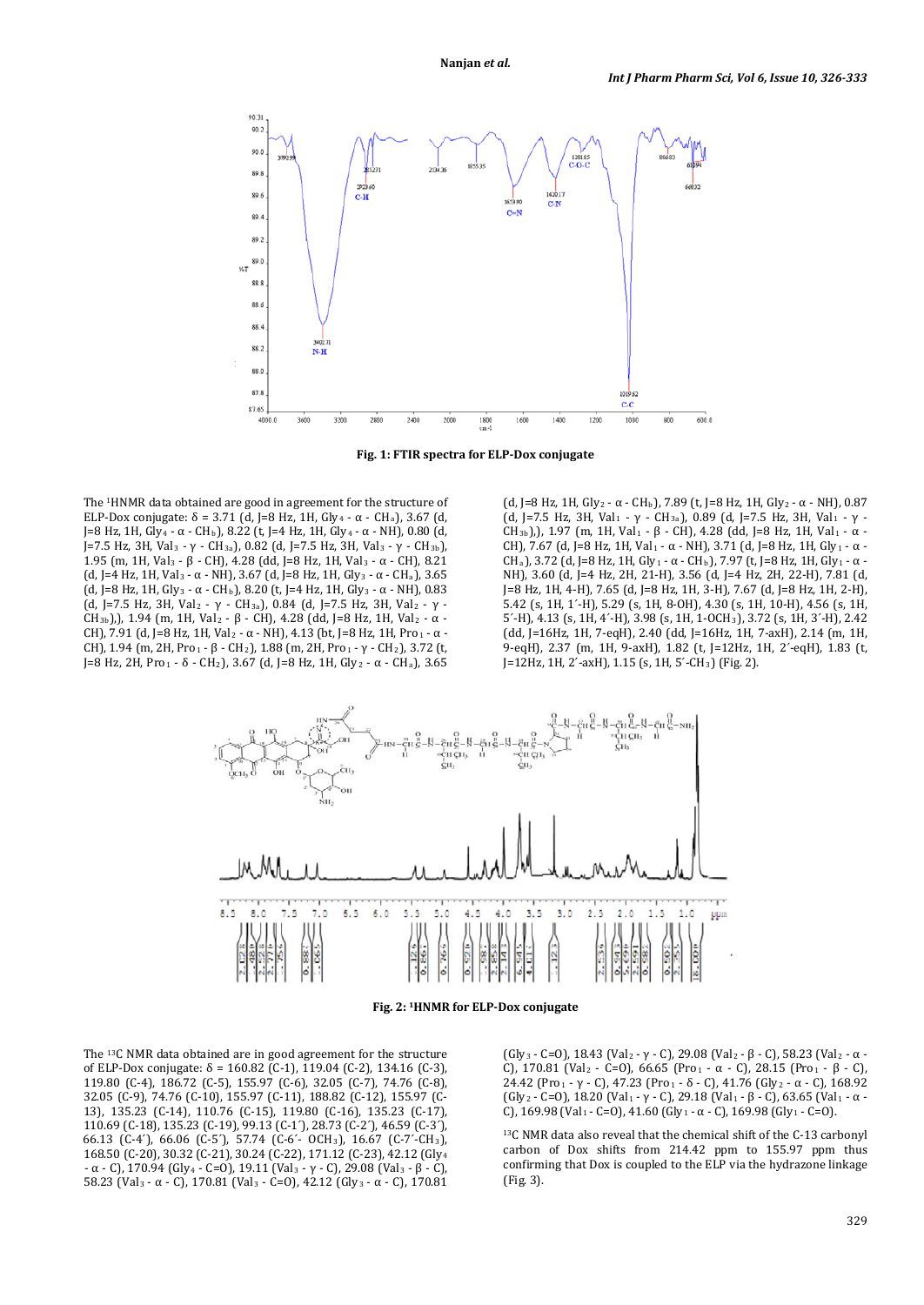

**Fig. 3: 13C NMR for ELP-Dox conjugate**



**Fig. 4: Turbidity profile for ELP (optical density at 240 nm) as a function of temperature**

The turbidity profile of the ELP as a function of temperature is shown in Fig. 4. The results reveal that the ELP is soluble in aqueous solution at 37°C but as the temperature increases it starts aggregating above 400C, its ITT. Below its ITT the ELP is a clear solution but upon heating the solution becomes turbid because of the aggregation of the ELP. It exhibits a single narrow ITT over a 1-  $2^{\circ}$ C range. The short ELP thus exhibits an ITT behavior near the physiological temperature (37±30 C).

The DSC thermogram of the ELP is shown in Fig. 5. The figure indicates a clear visualization of the physical transition of the ELP. An exothermic peak near 40 0C observed denotes the peak temperature,  $T_p$ , which corresponds to the phase transition. The thermogram also shows a glass transition for the ELP at 970C, corresponding to the degeneration of ELP at higher temperatures.



**Fig. 5: DSC thermogram for ELP**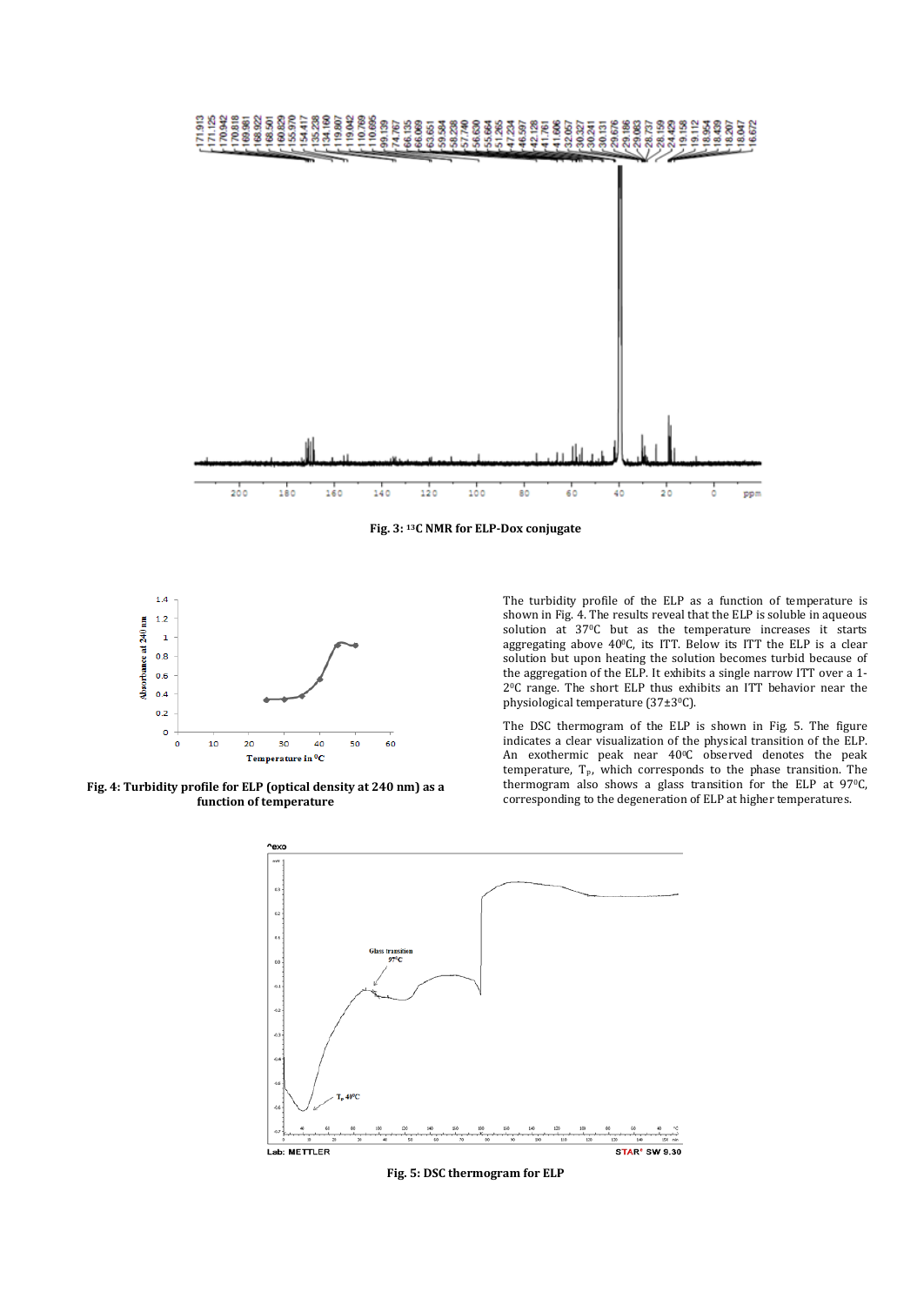The thermally induced structural transition behavior of the ELP was also examined by CD studies at three different temperatures, namely room temperature (270C), physiological temperature (370C) and ITT (400C). The CD spectra obtained is shown in Fig. 6. The spectra reveals that the short ELP at 100 µm concentration in PBS buffer of pH 7.2 undergoes a secondary structural transition with respect to temperature change. At 270C the CD spectrum consists of a large negative dip at 197 nm and a small shallow minimum dip at 220 nm corresponding to random structure of the ELP. As the temperature increases a shift in the band from 197 nm to 199 nm occurs, whereas the shallow minimum band at 220 nm increases concomitantly. The temperature dependent CD results are thus in good agreement with the existence of two main conformational states, namely one dominating at low temperatures consisting of random structure and the other prevailing at higher temperatures consisting of type II β turns. This behavior is similar to genetically engineered long ELPs.



**Fig. 6: CD spectra of short ELP at selected temperatures namely, room temperature, 270C, physiological temperature, 370C and ITT and physical transition temperature, 400 C at a concentration of 100 µm in PBS at pH 7.2**

The short ELP-Dox conjugate and Dox were assayed for their ability to inhibit the growth of BMG-1 cerebral glioma cell lines. Cells treated with the ELP, Dox, the ELP-Dox conjugate and the control (nontreated cells) were allowed to grow in 96 well plates and quantified by measuring crystal violet staining or cellular

metabolism of MTT. The results obtained are shown in Fig. 7. The results reveal that the ELP does not exhibit any intrinsic cytotoxicity. At 24 and 72 h, Dox and ELP-Dox conjugate show almost similar, approximately 42% and 78%, growth inhibition, respectively.



**Fig. 7: Cytotoxicity effect of ELP, Dox and ELP-Dox conjugate on BMG-1 cell lines**

The cellular uptake of Dox and the ELP-Dox conjugate by BMG-1 cerebral glioma cell line was measured using flow cytometry after 24 h of Dox and ELP-Dox conjugate treatment and the results are shown in Fig. 8. The results reveal that both the free drug and ELP-Dox conjugate are permeable to BMG-1 cerebral glioma cell line but show different intracellular uptake profiles. The control group (without the drug and the drug conjugate) does not show any drug uptake (Fig. 8a). The group treated with the free drug shows less drug uptake as compared to the group treated with ELP-Dox conjugate. The histogram of relative fluorescence per cell obtained from flow cytometry analysis and calculated relative fluorescence unit (RFU) of this distribution shows that the drug uptake by BMG-1 cerebral glioma cell line is more for ELP-Dox drug conjugate treated group as compared to free drug treated group (Fig. 8b).

The results of the RFU by flow cytometry are shown in Table 3. The results reveal an RFU of 100.7 for the free drug whereas when it is coupled to the ELP the RFU is 145 thus confirming that the drug uptake from ELP-Dox conjugate is more as compared to the free drug (Fig. 8c). The flow cytometry results thus reveal that the ELP synthesized is a good carrier for delivering drug to intracellular space.



**Fig. 8: a. Total cell population b. Flow cytometry histograms showing the relative fluorescence of BMG-1 cells after free drug, Dox and ELP-Dox conjugate treatment at 370C. c. Total cellular uptake of drug treated and ELP-Dox conjugate treated group as expressed in RFU**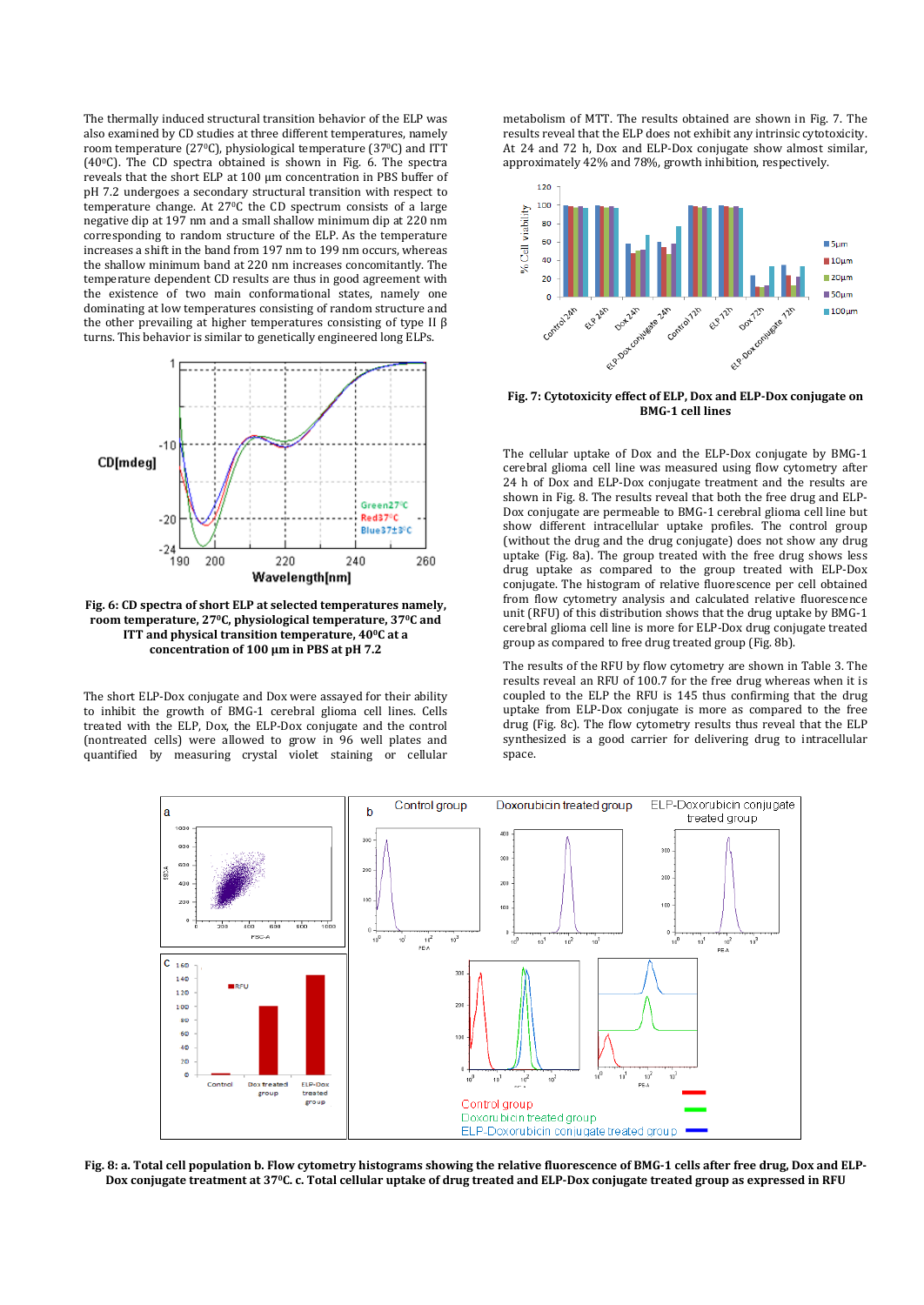#### **Table 3: Cellular uptake measured by flow cytometry**

| <b>Description</b>              | Concentration | Relative fluorescence unit (RFU) |
|---------------------------------|---------------|----------------------------------|
| Control group                   | $100 \mu m$   | 2.521 RFU                        |
| Dox treated group               | $100 \mu m$   | 100.7 RFU                        |
| ELP-Dox conjugate treated group | $100 \mu m$   | 145.0 RFU                        |

The autofluorescence of the Dox flouorophore allows to visualize differences in intracellular localization after exposure of cells to the free drug, Dox and ELP-Dox conjugate. The data obtained on Olympus BX 60 fluorescence microscope are shown in Fig. 9. The data reveal that the fluorescence distribution in BMG-1 cells exposed for 100 µm Dox and ELP-Dox conjugate at 4 and 24 h incubation. At both 4 h and 24 h incubation Dox accumulates at the nuclei whereas most of the ELP-Dox conjugate is located in either perinuclear region or cytoplasm

initially with low fluorescence intensity. Further, on longer incubation a clear fluorescence localization was found for both the free drug as well as the drug conjugate. The results thus reveal that Dox targets the nucleus whereas the ELP-Dox conjugate targets distribution at the cytoplasm. Further, prolonged incubation of the free drug and ELP-Dox conjugate leads to more cellular uptake intensity. The low molecular weight free drug, Dox and the high molecular weight ELP-Dox conjugate thus show different cellular uptake mechanism.



**Fig. 9: Intracellular localization of free drug, Dox and ELP-Dox conjugate**

## **CONCLUSION**

The rationale for developing polymer-drug conjugate is to improve chemotherapy of anticancer drugs by overcoming some of their limitations. Our investigations reveal that a thermoresponsive short ELP-Dox conjugate can effectively deliver the anticancer drug, Dox to the intracellular space. Evidence for targeting specificity and cellular uptake of the drug from the ELP-Dox conjugate was obtained through confocal fluorescence microscopy and flow cytometry. It was also observed that coupling of Dox to the short ELP does not alter the toxicity profile of the drug. In summary, the present investigation clearly demonstrates that a short ELP is a good carrier for targeting anticancer drugs to the intracellular space. The present work should lead to newer polymeric drug conjugates for site-specific delivery of anticancer drugs with minimal side effects and thus improve cancer chemotherapy for human health.

# **ACKNOWLEDGEMENT**

The authors acknowledge Prof. S. Chandrasekaran, Prof. Erode N. Prabhakaran, Prof. A. K. Mishra, Prof. B. Dwarakanath and Dr. Raunak Varshney for helpful discussions.

# **DECLARATION OF INTEREST**

Rubha Saxena acknowledges the Department of Science and Technology, Government of India, for financial support under the Women Scientist Scheme.

The authors report no conflicts of interest.

#### **ABBREVIATIONS**

ax, axial; BMG-1, Cerebral glioma cell lines (BMG*-*1; wild-type p53); DHE, Dihydroethidium; DIC, N,N['-Diisopropylcarbodiimide;](http://www.chemicalbook.com/ChemicalProductProperty_EN_CB4301572.htm) DMEM, Dulbecco's Modified Eagle Medium; Dox, Doxorubicin; ELP, Elastin like polypeptide; EPR, Enhanced permeability and retention; eq, equatorial; FACS, [Fluorescence-activated cell sorting;](http://en.wikipedia.org/wiki/Fluorescence-activated_cell_sorting) Fmoc,<br>Fluorenylmethyloxycarbonyl; G/Gly, Glycine; HoBt, Fluorenylmethyloxycarbonyl; [Hydroxybenzotriazole;](http://en.wikipedia.org/wiki/Hydroxybenzotriazole) ITT, Inverse temperature transition; MTT, (3-(4,5[-Dimethyl](http://en.wikipedia.org/wiki/Di-)[thiazol-](http://en.wikipedia.org/wiki/Thiazole)2-yl)-2,5-[diphenylt](http://en.wikipedia.org/wiki/Phenyl)etrazolium P/Pro, Proline; PBS, Phosphate Buffer Saline; RFU, Relative Fluorescence Unit; TFA, Trifluoroacetic acid;  $T_p$ , Peak temperature; V/Val, Valine

#### **REFERENCES**

- 1. Jain A, Jain A, Gulbake A, Hurkat P, Jain SK. Solid tumors: A review. Int J Pharm Pharm Sci 2011;3(5):45-51.
- 2. [Duncan R.](http://www.ncbi.nlm.nih.gov/pubmed?term=Duncan%20R%5BAuthor%5D&cauthor=true&cauthor_uid=16900224) Polymer conjugates as anticancer nanomedicines. [Nat Rev Cancer](http://www.ncbi.nlm.nih.gov/pubmed/16900224) 2006;6(9):688-701.
- 3. Atkins JH, Gershell LJ. Selective anticancer drugs. Nat Rev Drug Discov 2002;1(7):491-2.
- 4. [Huang PS,](http://www.ncbi.nlm.nih.gov/pubmed?term=Huang%20PS%5BAuthor%5D&cauthor=true&cauthor_uid=11163159) [Oliff A.](http://www.ncbi.nlm.nih.gov/pubmed?term=Oliff%20A%5BAuthor%5D&cauthor=true&cauthor_uid=11163159) Drug-targeting strategies in cancer therapy. [Curr Opin Genet Dev](http://www.ncbi.nlm.nih.gov/pubmed/11163159) 2001;11(1):104-10.
- 5. [Moses MA,](http://www.ncbi.nlm.nih.gov/pubmed?term=Moses%20MA%5BAuthor%5D&cauthor=true&cauthor_uid=14667500) [Brem H,](http://www.ncbi.nlm.nih.gov/pubmed?term=Brem%20H%5BAuthor%5D&cauthor=true&cauthor_uid=14667500) [Langer R.](http://www.ncbi.nlm.nih.gov/pubmed?term=Langer%20R%5BAuthor%5D&cauthor=true&cauthor_uid=14667500) Advancing the field of drug delivery: taking aim at cancer[. Cancer Cell](http://www.ncbi.nlm.nih.gov/pubmed/14667500) 2003;4(5):337-41.